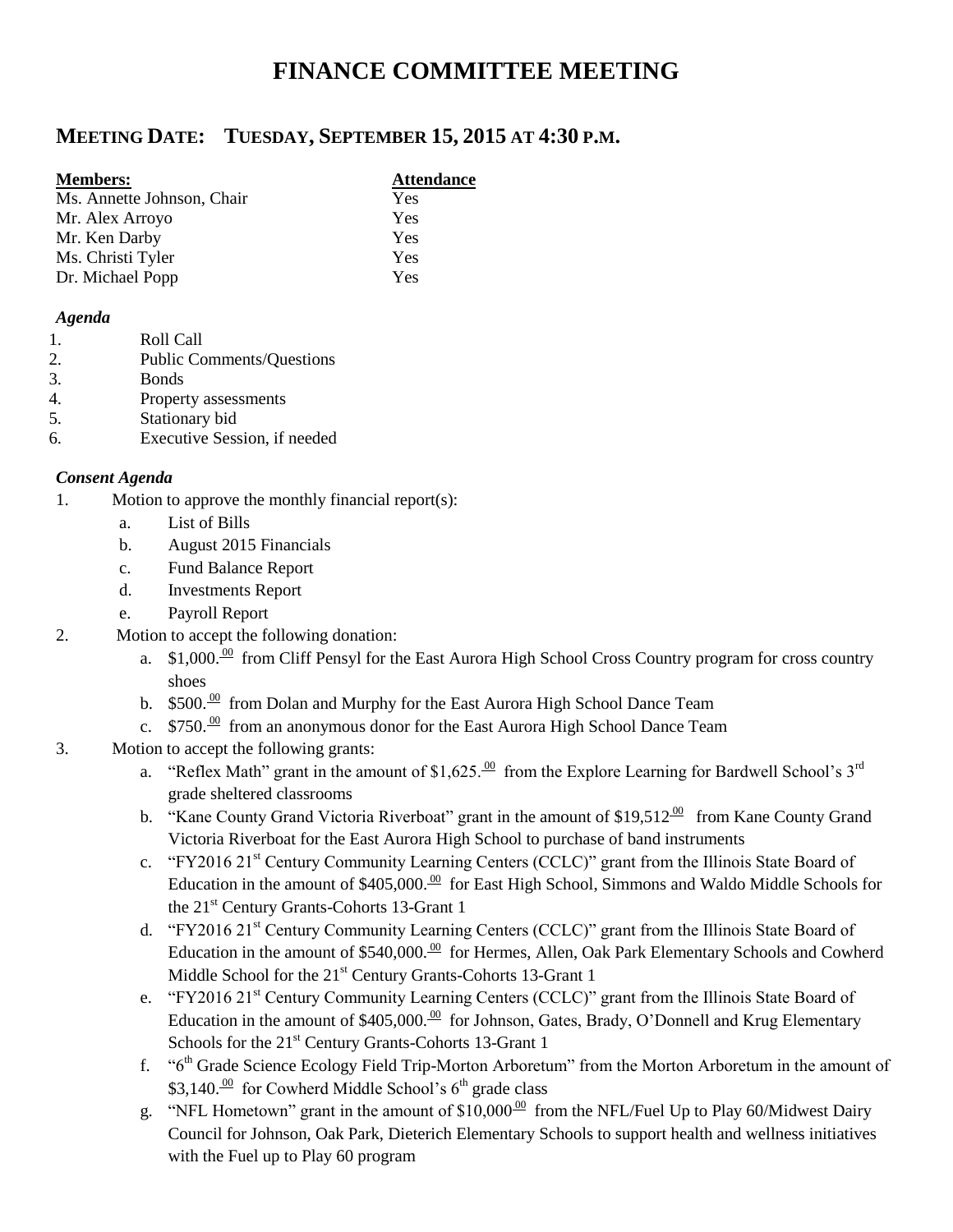## *Action Items*

- 4. Motion to award the stationary bid to the following vendors:
	- a. BFC
	- b. Capital Printing
	- c. Flags USA
- 5. Motion to approve refunding of bonds
- 6. Motion to approve restructuring of bonds

## *Discussion items for full board*

7. Bonds

## *Informational Items*

8. Property assessments

# *Consent Agenda*

- 9. Next meeting—October 13, 2015 at 4:30 pm at the School Service Center
- 10. Motion to approve the monthly financial report(s):
	- a. List of Bills
	- b. August 2015 Financials
	- c. Fund Balance Report
	- d. Investments Report
	- e. Payroll Report
- 11. Motion to accept the following donation:
	- a.  $$1,000 \frac{00}{\text{}}$  from Cliff Pensyl for the East Aurora High School Cross Country program for cross country shoes
	- b.  $$500.\frac{00}{ }$  from Dolan and Murphy for the East Aurora High School Dance Team
	- c.  $$750.<sup>00</sup>$  from an anonymous donor for the East Aurora High School Dance Team
- 12. Motion to accept the following grants:
	- a. "Reflex Math" grant in the amount of \$1,625. $\frac{00}{2}$  from the Explore Learning for Bardwell School's 3<sup>rd</sup> grade sheltered classrooms
	- b. "Kane County Grand Victoria Riverboat" grant in the amount of \$19,512 $^{\text{00}}$  from Kane County Grand Victoria Riverboat for the East Aurora High School to purchase of band instruments
	- c. "FY2016 21st Century Community Learning Centers (CCLC)" grant from the Illinois State Board of Education in the amount of \$405,000. $\frac{00}{0}$  for East High School, Simmons and Waldo Middle Schools for the 21<sup>st</sup> Century Grants-Cohorts 13-Grant 1
	- d. "FY2016 21st Century Community Learning Centers (CCLC)" grant from the Illinois State Board of Education in the amount of \$540,000. $\frac{00}{10}$  for Hermes, Allen, Oak Park Elementary Schools and Cowherd Middle School for the 21<sup>st</sup> Century Grants-Cohorts 13-Grant 1
	- e. "FY2016 21st Century Community Learning Centers (CCLC)" grant from the Illinois State Board of Education in the amount of \$405,000. $\frac{00}{0}$  for Johnson, Gates, Brady, O'Donnell and Krug Elementary Schools for the 21<sup>st</sup> Century Grants-Cohorts 13-Grant 1
	- f. "6th Grade Science Ecology Field Trip-Morton Arboretum" from the Morton Arboretum in the amount of \$3,140. $\frac{00}{100}$  for Cowherd Middle School's 6<sup>th</sup> grade class
	- g. "NFL Hometown" grant in the amount of \$10,000 $^{00}$  from the NFL/Fuel Up to Play 60/Midwest Dairy Council for Johnson, Oak Park, Dieterich Elementary Schools to support health and wellness initiatives with the Fuel up to Play 60 program

## *Action Items*

- 13. Motion to award the stationary bid to the following vendors:
	- a. BFC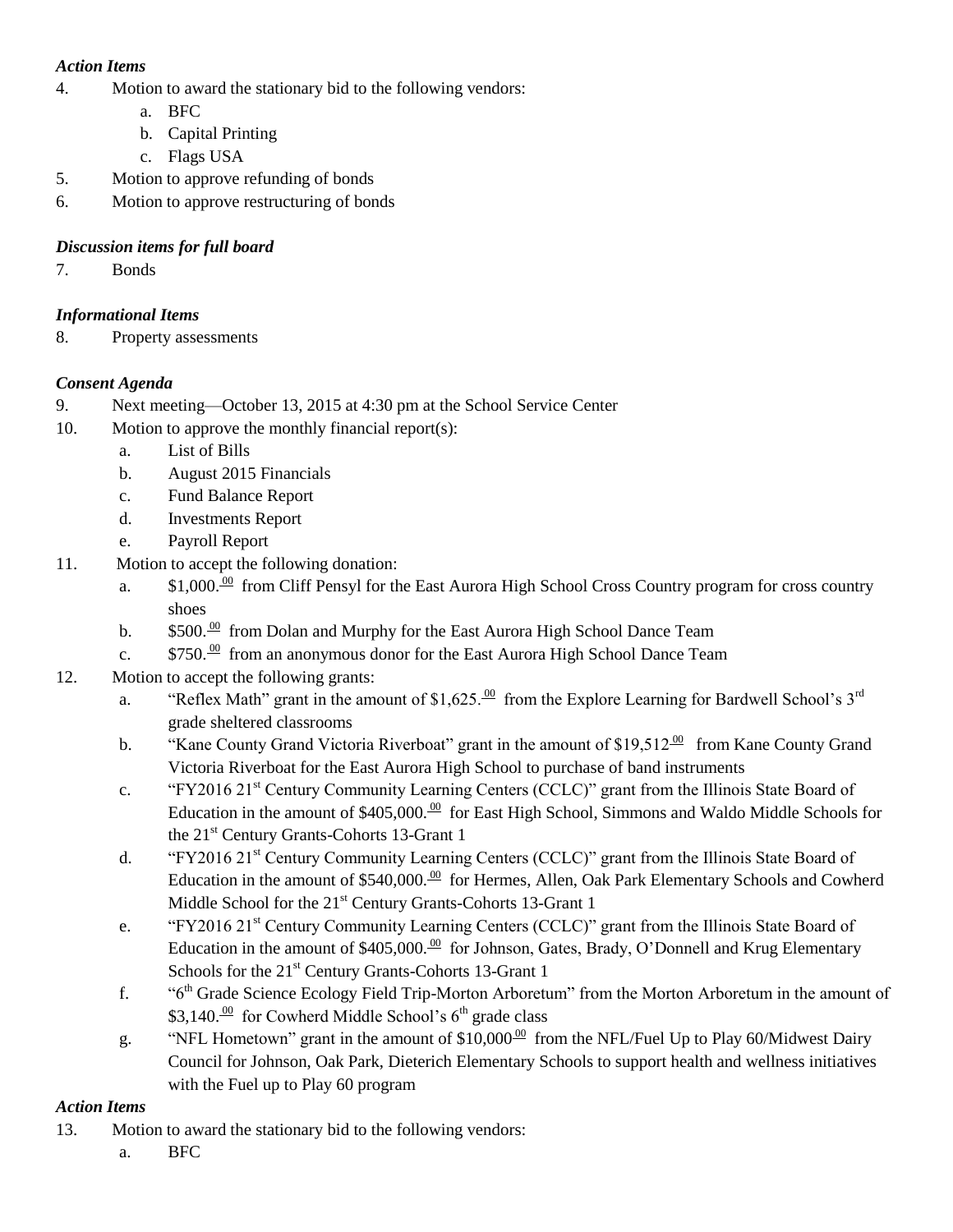- b. Capital Printing
- c. Flags USA
- 14. Motion to approve refunding of bonds
- 15. Motion to approve restructuring of bonds

## *Discussion items for full board*

16. Bonds

## *Informational Items*

17. Property assessments

## *Public comments/questions*

Mr. Bob Paolicchi of 1271 York Court, Aurora, Illinois addressed the committee. He wanted to compliment the board in selecting wise counsel. He encouraged the board to make a selection regarding the financing and the possibility of extending out the payment so that extra dollars can go back into the community.

Mr. Gary Dudlicek of 1149 Drury Lane, Aurora, Illinois addressed the committee. He noted there have been four presentations from PMA: March 9, July 6, August 11, and September 8, 2015. He mentioned there was a comment that more information was needed before the board could make a decision. He would like to know what more information is needed in order to make a decision. Is it an issue with PMA or the board? He asked if no other homes were built in District 131, does that mean our taxes will go up again. The tax problem is shared between the City of Aurora and the school board and all other taxing bodies. He expressed his concerns over interest rates, payment times, and building density problems.

## *Minutes*

Bonds. Mr. Bob Lewis from PMA presented different scenarios on bonds. These scenarios included a review of scenario 1, 2, 3 along with new variations. Mr. Lewis informed the committee that the board has expressed two goals to him; one is to lower the taxes as much as possible and at the same time try not to increase the payment too much. These two goals are at tension with each other. The more you push down today, the more it pushes out down the road. The only way to satisfy both goals is to put cash into the situation, this helps to reduce the tension between the two goals. Different scenarios were reviewed, including scenarios where cash contributions are used to bring down the initial years.

Ms. Christi Tyler asked if any of these scenarios illustrate refunding for savings. Mr. Lewis replied, "Yes, we estimate savings to be about \$450,000 over the life of the bond issued or \$390,000 at present value." Mr. Lewis informed the committee that non referendum bonds payment cycle is restricted to debt services extension basis. Mr. Alex Arroyo asked if we were earning interest with the money sitting in the bank, Ms. Tyler replied yes. Mr. Arroyo also asked if the interest monies could be applied toward the bond payment, "It's not like a mortgage where you put in \$20.00 extra a month, you want to do it during certain periods." Mr. Ken Darby added it has to be callable. Ms. Annette Johnson added that it appears to her, the best scenario is still to put \$2 million down and extending and flattening the payment for three years.

A community member spoke from the audience; he felt that the straight line going out to 2030 was the best option. Mr. Darby asked if in scenario 1, when 2018 comes along and we pay another two million down would we maintain the level we started with. Mr. Lewis responded if more cash is contributed in 2018 the lower payment can be continued. Ms. Johnson said there is a problem with going out 2030; yes there will be a \$120 savings on a \$300,000 house, but it will cost 12 million, locking us into a bad scenario.

Mr. Lewis informed the committee that West Aurora #129 was trying to have the State of Illinois release the Qualifying School Construction Bond funds. The Governor's Office is aware of the program but is too busy working on the budget.